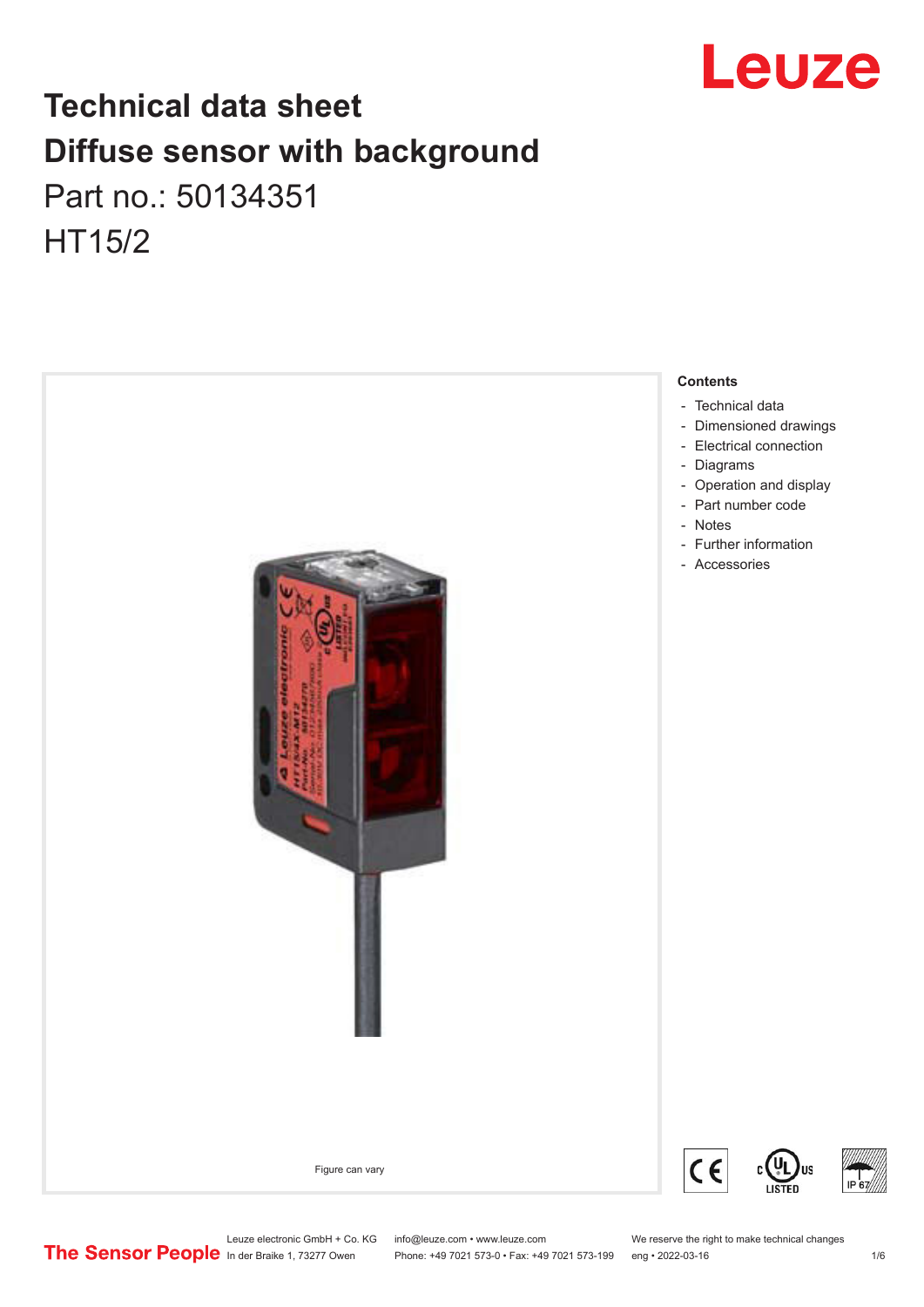## <span id="page-1-0"></span>**Technical data**

# Leuze

#### **Basic data**

Series 15 **Operating principle** Diffuse reflection principle with back-

#### **Optical data**

| <b>Black-white error</b>        | $<$ 15% up to 350 mm                 |
|---------------------------------|--------------------------------------|
| <b>Operating range</b>          | Guaranteed operating range           |
| Operating range, white 90%      | $0.012 \pm 1 \text{ m}$              |
| Operating range, gray 18%       | $0.0120.7$ m                         |
| Operating range, black 6%       | $0.0120.5$ m                         |
| <b>Operating range limit</b>    | Typical operating range              |
| <b>Operating range limit</b>    | $0.012$ 1 m                          |
| <b>Adjustment range</b>         | 50  1,000 mm                         |
| <b>Light source</b>             | LED, Red                             |
| Wavelength                      | 640 nm                               |
| <b>Transmitted-signal shape</b> | Pulsed                               |
| LED group                       | Exempt group (in acc. with EN 62471) |

ground suppression

#### **Electrical data**

**Protective circuit** Polarity reversal protection Short circuit protected

| Performance data              |                                     |
|-------------------------------|-------------------------------------|
| Supply voltage U <sub>p</sub> | 10  30 V, DC, Incl. residual ripple |
| <b>Residual ripple</b>        | $0 15 \%$ , From $U_{p}$            |
| <b>Open-circuit current</b>   | $020$ mA                            |
|                               |                                     |

#### **Outputs**

**Number of digital switching outputs** 1 Piece(s)

| <b>Switching outputs</b>                              |                         |
|-------------------------------------------------------|-------------------------|
| <b>Voltage type</b>                                   | DC.                     |
| Switching current, max.                               | 100 mA                  |
| Switching voltage                                     | high: ≥( $U_p - 2.5V$ ) |
|                                                       | low: $\leq 2.5V$        |
|                                                       |                         |
| <b>Switching output 1</b><br><b>Switching element</b> | Transistor, NPN         |
|                                                       |                         |

## **Switching principle** Light switching

| <b>Timing</b>              |                  |
|----------------------------|------------------|
| <b>Switching frequency</b> | 500 Hz           |
| <b>Response time</b>       | 1 <sub>ms</sub>  |
| <b>Readiness delay</b>     | $300 \text{ ms}$ |

#### **Connection**

| <b>Connection 1</b>       |                     |  |  |  |
|---------------------------|---------------------|--|--|--|
| <b>Function</b>           | Signal OUT          |  |  |  |
|                           | Voltage supply      |  |  |  |
| <b>Type of connection</b> | Cable               |  |  |  |
| Cable length              | 2,000 mm            |  |  |  |
| <b>Sheathing material</b> | <b>PUR</b>          |  |  |  |
| Cable color               | <b>Black</b>        |  |  |  |
| Number of conductors      | 3-wire              |  |  |  |
| Wire cross section        | $0.14 \text{ mm}^2$ |  |  |  |

#### **Mechanical data**

| Dimension (W x H x L)        | 15 mm x 42.7 mm x 30 mm      |
|------------------------------|------------------------------|
| <b>Housing material</b>      | Plastic                      |
| <b>Plastic housing</b>       | ABS                          |
| Lens cover material          | Plastic                      |
| Net weight                   | 37 g                         |
| <b>Housing color</b>         | <b>Black</b>                 |
| Type of fastening            | Through-hole mounting        |
|                              | Via optional mounting device |
| <b>Operation and display</b> |                              |

## **Type of display** LED

| <b>Number of LEDs</b>               | 2 Piece(s)              |
|-------------------------------------|-------------------------|
| <b>Operational controls</b>         | Multiturn potentiometer |
| Function of the operational control | Range adjustment        |
| <b>Environmental data</b>           |                         |
| Ambient temperature, operation      | $-4060 °C$              |
| Ambient temperature, storage        | $-4070 °C$              |
| <b>Certifications</b>               |                         |
| Degree of protection                | IP 67                   |
| <b>Protection class</b>             | III                     |
| <b>Certifications</b>               | c UL US                 |
| <b>Standards applied</b>            | IEC 60947-5-2           |
| <b>Classification</b>               |                         |
| <b>Customs tariff number</b>        | 85365019                |
| <b>ECLASS 5.1.4</b>                 | 27270904                |
| <b>ECLASS 8.0</b>                   | 27270904                |
| <b>ECLASS 9.0</b>                   | 27270904                |
| <b>ECLASS 10.0</b>                  | 27270904                |
| ECLASS 11.0                         | 27270904                |
| <b>ECLASS 12.0</b>                  | 27270903                |
| <b>ETIM 5.0</b>                     | EC002719                |
| <b>ETIM 6.0</b>                     | EC002719                |
| <b>ETIM 7.0</b>                     | EC002719                |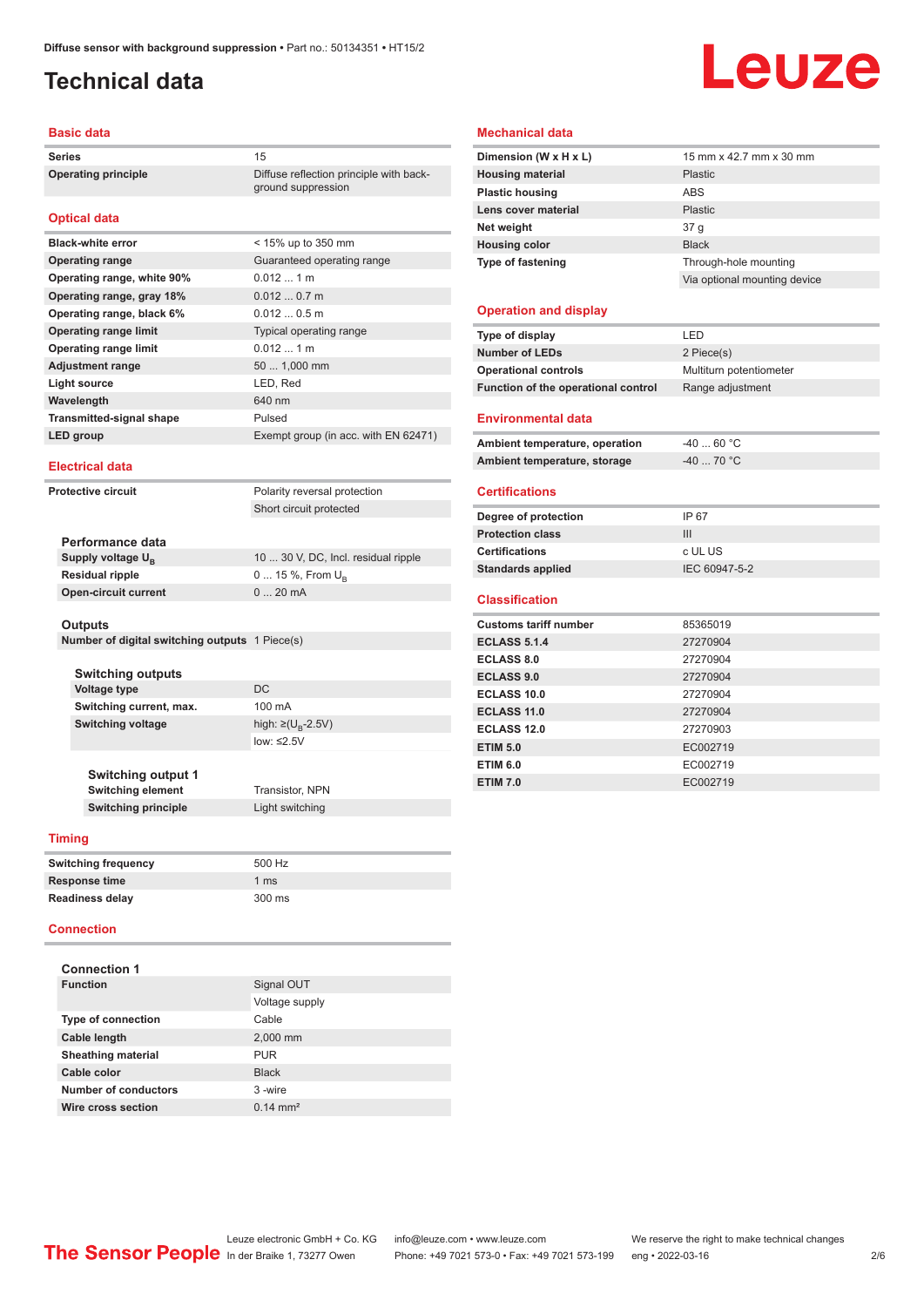## <span id="page-2-0"></span>**Dimensioned drawings**

All dimensions in millimeters

छ

|<br>အ

42,7



 $5.6$ 

 $71$ 



- A LED indicator
- B Optical axis
- B1 Receiver
- B2 Transmitter C Range adjustment

ī 10,4  $3,1$  $10$ 



## **Electrical connection**

YBX

#### **Connection 1**

M<sub>2</sub>x1

| <b>Function</b>             | Signal OUT          |
|-----------------------------|---------------------|
|                             | Voltage supply      |
| <b>Type of connection</b>   | Cable               |
| Cable length                | 2,000 mm            |
| <b>Sheathing material</b>   | <b>PUR</b>          |
| Cable color                 | <b>Black</b>        |
| <b>Number of conductors</b> | 3-wire              |
| Wire cross section          | $0.14 \text{ mm}^2$ |

#### **Conductor color Conductor assignment**

| <b>Brown</b> | $V +$            |
|--------------|------------------|
| <b>Blue</b>  | <b>GND</b>       |
| <b>Black</b> | OUT <sub>1</sub> |

Leuze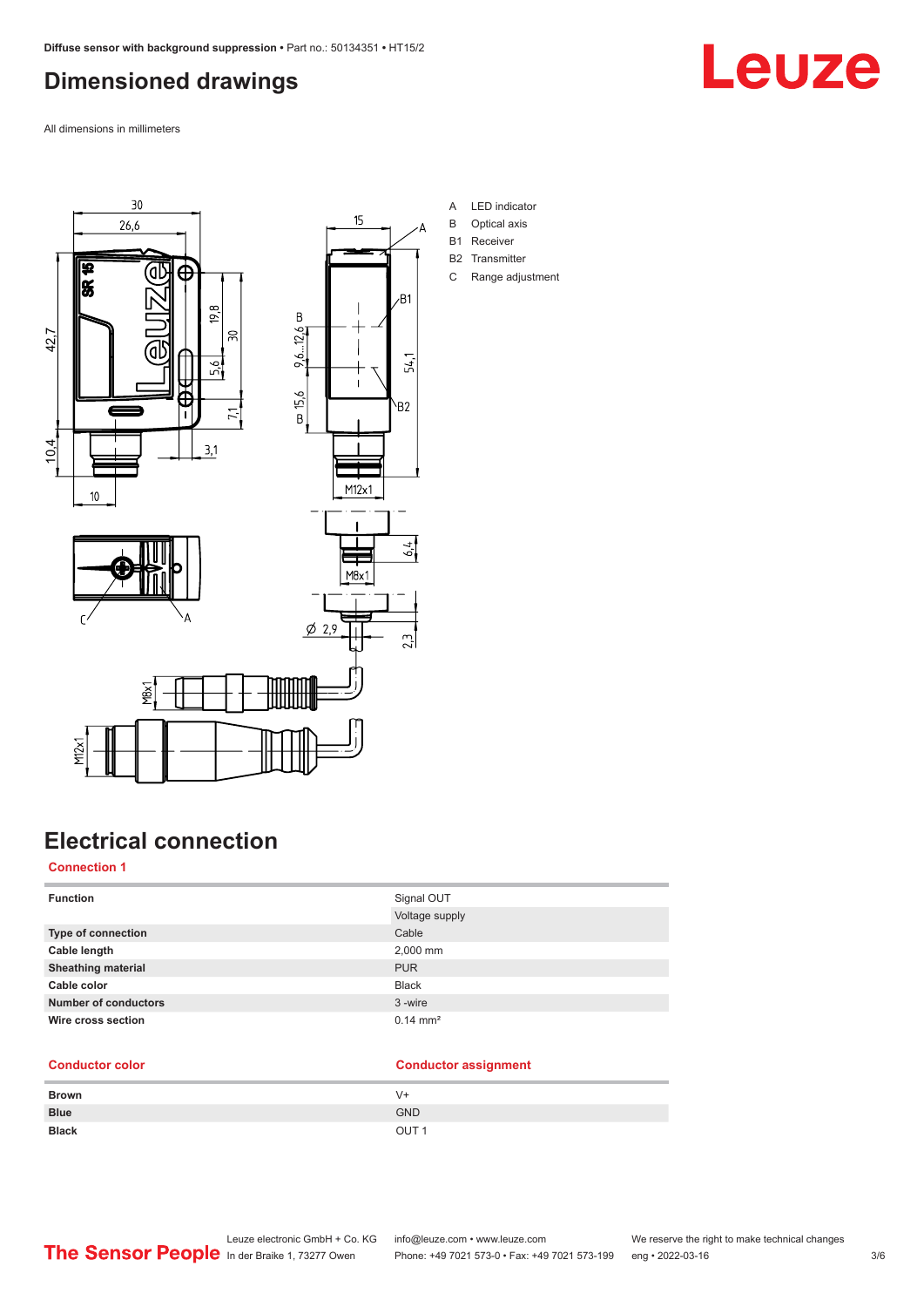## <span id="page-3-0"></span>**Diagrams**

# Leuze

### Typ. response behavior (focusing distance 350 mm)



### Typ. response behavior (focusing distance 1000 mm)

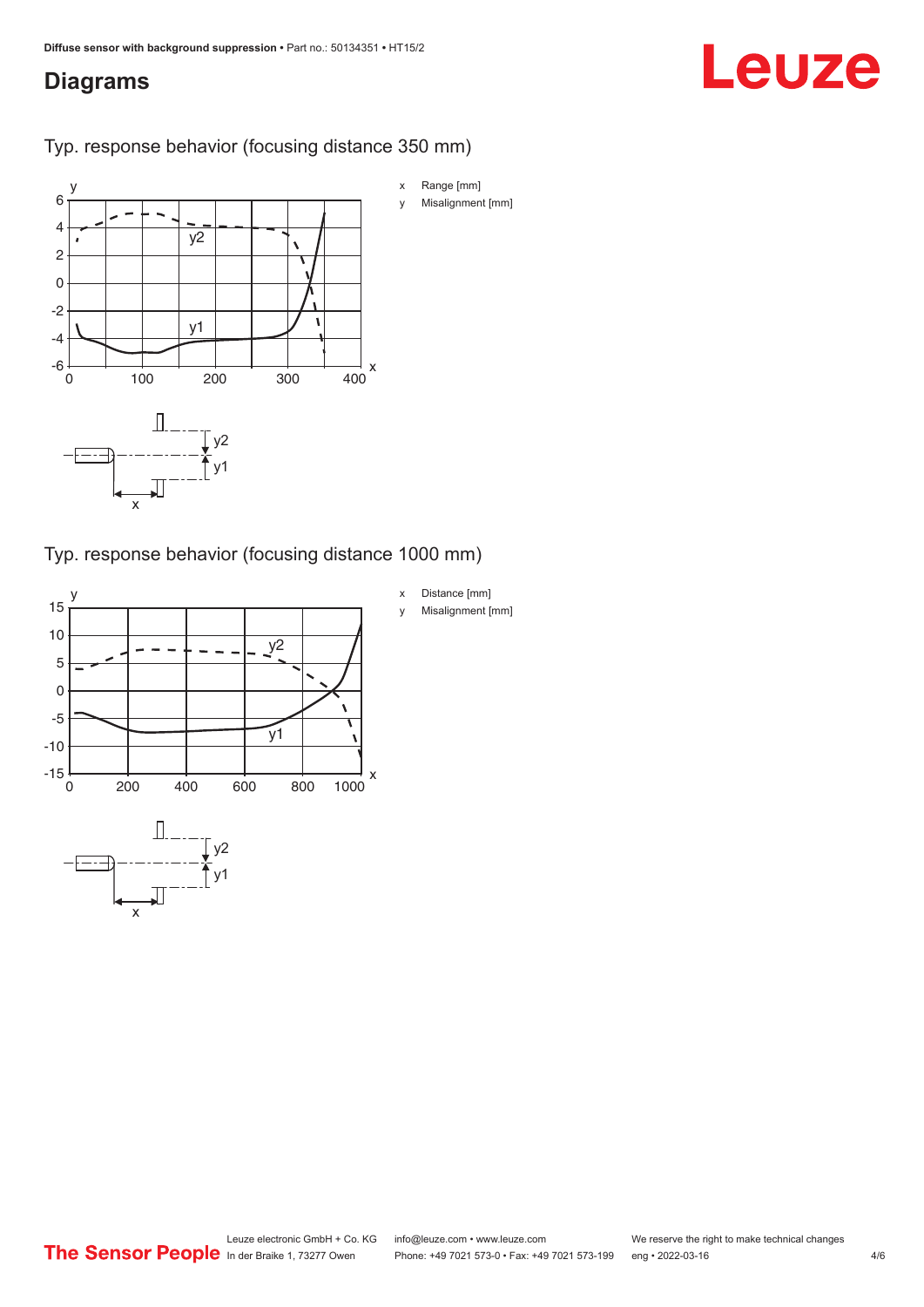## <span id="page-4-0"></span>**Diagrams**

## Leuze

Typ. black/white behavior



x

 $\begin{picture}(120,115) \put(15,115){\line(1,0){150}} \put(15,115){\line(1,0){150}} \put(15,115){\line(1,0){150}} \put(15,115){\line(1,0){150}} \put(15,115){\line(1,0){150}} \put(15,115){\line(1,0){150}} \put(15,115){\line(1,0){150}} \put(15,115){\line(1,0){150}} \put(15,115){\line(1,0){150}} \put(15,115){\line(1,0){1$ 

x Range [mm]

- y Reduction of range [mm]
- A White 90%
- B Gray 18%
- C Black 6%



| <b>LED</b>     | Display                  | <b>Meaning</b>        |
|----------------|--------------------------|-----------------------|
|                | Green, continuous light  | Operational readiness |
| $\overline{2}$ | Yellow, continuous light | Object detected       |

## **Part number code**

Part designation: **AAA15d.EE/ ff-HH**

| AAA15       | Operating principle / construction<br>HT15: diffuse reflection sensor with background suppression<br>PRK15: retro-reflective photoelectric sensor with polarization filter<br>LS15: throughbeam photoelectric sensor transmitter<br>LE15: throughbeam photoelectric sensor receiver |
|-------------|-------------------------------------------------------------------------------------------------------------------------------------------------------------------------------------------------------------------------------------------------------------------------------------|
| d           | Light type<br>n/a: red light<br>I: infrared light                                                                                                                                                                                                                                   |
| <b>EE</b>   | Equipment<br>1: adjustable range<br>D: Detection of stretch-wrapped objects                                                                                                                                                                                                         |
| ff          | Switching output / Function<br>2: NPN transistor output, light switching<br>N: NPN transistor output, dark switching<br>4: PNP transistor output, light switching<br>P: PNP transistor output, dark switching<br>X: pin not used                                                    |
| HH          | <b>Electrical connection</b><br>n/a: cable, standard length 2000 mm, 3-wire<br>M8: M8 connector, 4-pin (plug)<br>200-M12: cable, length 200 mm with M12 connector, 4-pin, axial (plug)<br>M12: M12 connector, 4-pin (plug)                                                          |
| <b>Note</b> |                                                                                                                                                                                                                                                                                     |

 $\%$  A list with all available device types can be found on the Leuze website at www.leuze.com.

Phone: +49 7021 573-0 • Fax: +49 7021 573-199 eng • 2022-03-16